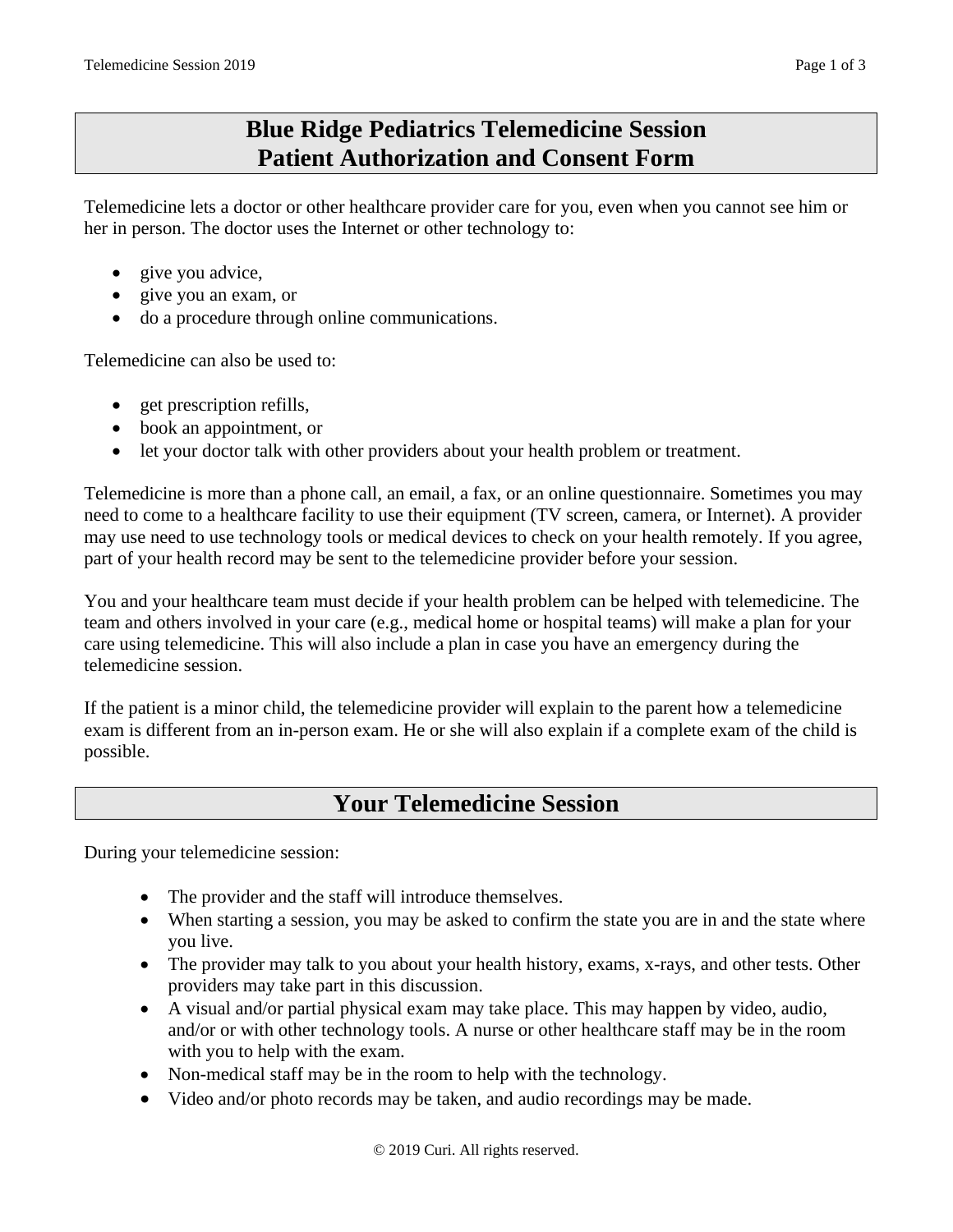• A report of the session will be placed in your medical record. You can get a copy from your provider.

All laws about the privacy of your health information and medical records apply to telemedicine. These laws also apply to the video, photo, and audio files that are made and stored.

### **Risks and Common Problems**

Many patients like telemedicine because they do not have to spend time and money on travel to see a certain healthcare provider in person. Also, they can see a provider who they might not be able to see otherwise.

Technology can make getting health care easy, **but there can also be problems:**

- If there is an equipment or Internet problem, your diagnosis or treatment could be delayed.
- Records or images that are taken and sent may be poor quality. This can delay or cause problems with your diagnosis or treatment.
- The records sent for review before the session may not be complete. If this happens, then it may be hard for the telemedicine provider to use his or her best judgment about your health problem. For instance, you could react to a drug or have an allergic response if the provider does not have all of the facts about your health.
- There could be problems with Internet security and privacy. For instance, hackers may access or view your health information. If this happens, then your medical records may not stay private.
- If there is a technology problem, the information from your session may be lost. This would be outside the control of your doctor and the telemedicine provider.
- Without a hands-on exam, it may be hard to diagnosis your problem.

#### **More Facts**

A main goal of telemedicine is to make sure that you get good, personal health care, even though you are not seeing a provider in person.

Some states may require you to have a face to face visit first and a yearly visit with your doctor before telemedicine treatment can happen.

Telemedicine providers must follow the same rules for prescribing drugs just as they would for an office visit. Before your session, you will learn about which drugs telemedicine providers can and cannot prescribe.

Having a telemedicine session is your choice. Even if you have agreed to the session, you can stop your medical records from being sent – if this has not happened yet. You can stop the session at any time. You can limit the physical exam.

You will be told about all staff who will take part in the session. You can ask that any of these people